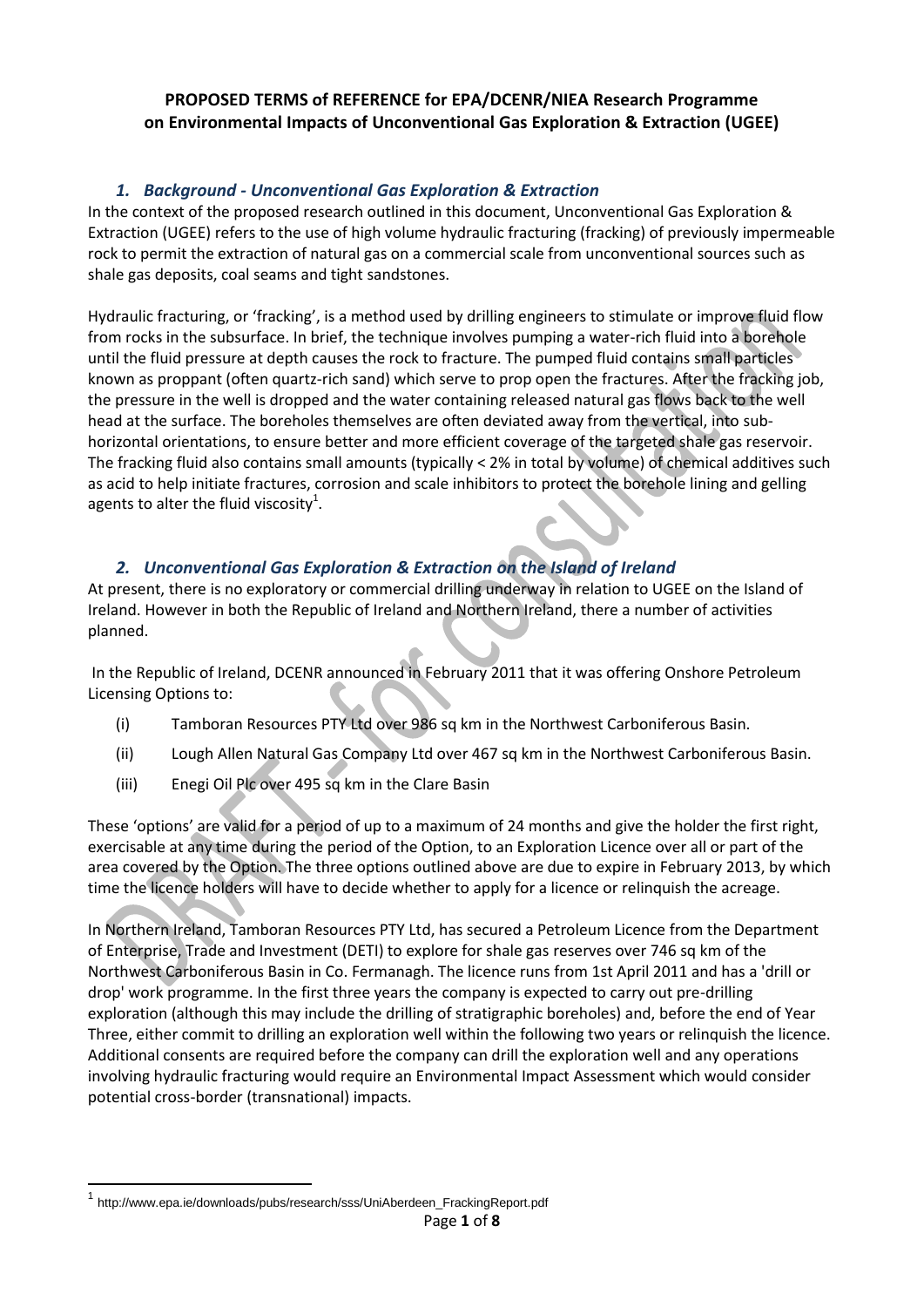## *3. Previous Research on Unconventional Gas Exploration & Extraction*

In May 2012, the EPA released the report from a preliminary study "*Hydraulic Fracturing or 'Fracking': A Short Summary of Current Knowledge and Potential Environmental Impacts*". This short desk study was conducted for the EPA by the University of Aberdeen and provided an introduction to the environmental aspects of fracking including a review of regulatory approaches used in other countries and areas for further investigation and research. In brief, some of the key findings of the study were:

- The importance of knowledge of local geology regarding potential impacts on groundwater quality and possibility of induced seismic activity.
- The importance of well integrity for preventing groundwater contamination.
- The uncertainty regarding the "carbon footprint" of shale gas in comparison to conventional natural gas. This is an important climate change issue.
- Baseline studies are needed before drilling begins (surface water; groundwater; seismic)
- The small number of published, peer reviewed, scientific studies in the area.

Further research is required to fully understand the potential impacts on the environment from the use of this technology. The key questions this research needs to answer are:

1) Can this technology be used whilst also fully protecting the environment and human health?

If the answer is yes, then:

2) What is best environmental practice in using the technology?

The question of whether the existing EU environmental regulatory framework is adequate for proper control of unconventional fossil fuels projects is also important. Outputs from this research will assist regulators (North and South) in fulfilling their statutory roles regarding this activity.

The information provided by the preliminary research project was used along with other sources such as European Commission reports to develop the Terms of Reference for a more comprehensive study which is being co-funded by the EPA, DCENR and NIEA. While elements of the research will relate to specific regions where petroleum licensing options or licences have been granted from the DCENR/DETI, it is the intention that the study will generally be applicable to the island of Ireland.

## *4. Funding Organisations*

The Environmental Protection Agency (EPA) is an independent statutory body, established under the Environmental Protection Agency Act with a wide range of responsibilities including regulation of large scale industrial and waste facilities, monitoring and reporting on the state of the environment, overseeing local authorities' environmental responsibilities, coordinating environmental research in Ireland, promoting resource efficiency and regulating Ireland's greenhouse gas emissions. Through the Department of Environment, Community and Local Government (DECLG), the EPA has provided funding for environmental research since 1994. The current research programme 'STRIVE' has been running since 2007. The purpose of the STRIVE Programme is to protect and improve the natural environment, by addressing key environmental management issues by the provision of high quality scientific knowledge generated through a vibrant, competitive programme of research.

The Department of Communications, Energy and Natural Resources (DCENR) has responsibility for the Telecommunications, Broadcasting, Energy sectors. It regulates, protects, develops and advises on the Natural Resources of Ireland. Of particular relevance is the role of the Petroleum Affairs Division to maximise the benefits to the State from exploration for and production of indigenous oil and gas resources, while ensuring that activities are conducted safely and with due regard to their impact on the environment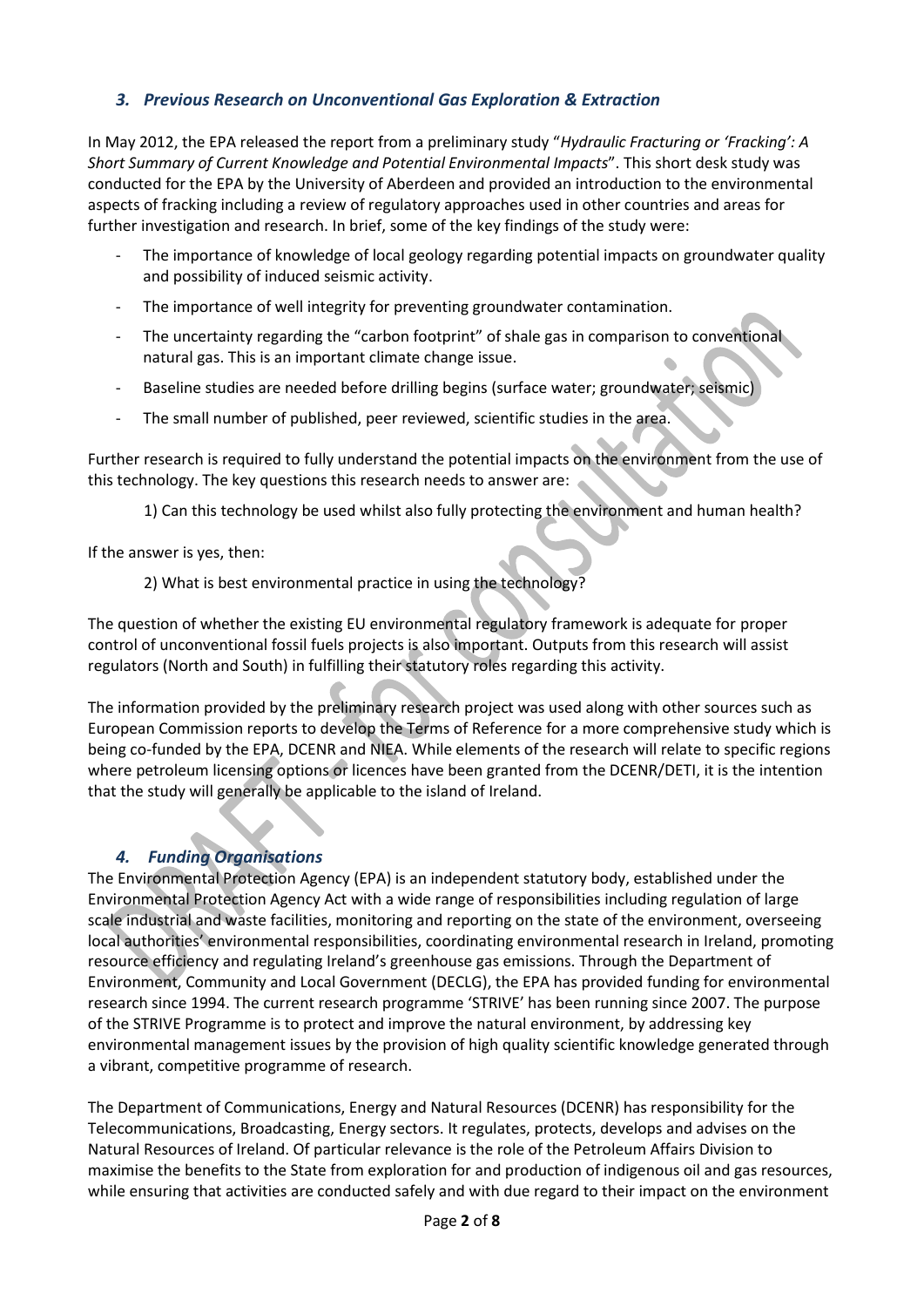and other land/sea users. The Geological Survey of Ireland (GSI) is also within DCENR and provides advice and guidance in all areas of geology including geohazards and groundwater and maintains strong connections to geoscience expertise in Ireland.

The Department of the Environment of Northern Ireland's (DOENI) aim is to protect and improve the environment, promote well-being, and deliver a strong and effective local government to support a thriving economy. As an executive agency of DOENI, the Northern Ireland Environment Agency (NIEA) seeks to safeguard the quality of the environment as a whole through effective regulation of activities that have the potential to impact on the environment. High Volume Hydraulic fracturing (fracking) is considered by the Agency to be such an activity. DOENI will regulate fracking through the relevant planning permissions and/or the required environmental permissions informed by this research.

## *5. Further Research*

In order to assist government bodies in making informed decisions about future licensing and management of UGEE on the island of Ireland, comprehensive knowledge of the potential environmental impacts of this process is required. This knowledge will be generated from a number of sources including EU and international research and through a programme of research being commissioned by EPA and other bodies through this call.

This programme of research is being administered by the EPA STRIVE Programme, and steered by a committee with representatives from DCENR, DECLG, the Commission for Energy Regulation (CER), An Bord Pleanála (ABP), GSI, the Northern Ireland Environment Agency (NIEA) and the Geological Survey of Northern Ireland (GSNI).

It is proposed to award funding for research in three areas as described below:

### Project-A: Baseline Characterisation:

Geology is the science comprising the study of solid Earth, the rocks of which it is composed, and the processes by which it evolves. Hydrogeology is the area of geology that deals with the distribution and movement of groundwater in the soil and rocks of the Earth's crust (commonly in aquifers). A comprehensive understanding of both these topics is a basic requirement in order to make an informed decision in relation to the potential environmental impacts which UGEE may present.

The subject of water contamination is one of the most contentious local environmental issues relating to UGEE. The risks to groundwater include those coming from the injected fluid, natural gas, the surface storage/management of flowback and formation water and other substances, such as radioactive materials and metals that may naturally occur within, and could potentially be released from, the shale. The risks to surface water and ecosystems include those to groundwater via the groundwater discharge to surface water as well as via the overland pathway. The risks not only relate to these potential contaminants, but also to additional subsurface preferential flow pathways that may be created during the fracking process. In addition large volumes of water are required to carry out the process and sourcing such volumes could have major implications for local water resources – both surface and groundwater.

Hydraulic fracturing inherently involves geomechanical risks – i.e. the injection of large volumes of pressurised water at depth will, by design, alter the in situ stress state and change the propensity of existing fractures to open or faults to slip, and possibly result in seismic activity (i.e. earthquakes).

This research shall be framed in a national context such that the resulting methodologies can be applied to other locations on the island of Ireland. Given that there are advanced license applications in three areas (Co. Clare, Co. Leitrim & Co. Fermanagh), these areas shall be used as 'case studies areas', through which the methodologies can be developed, applied and evaluated. The three areas should provide some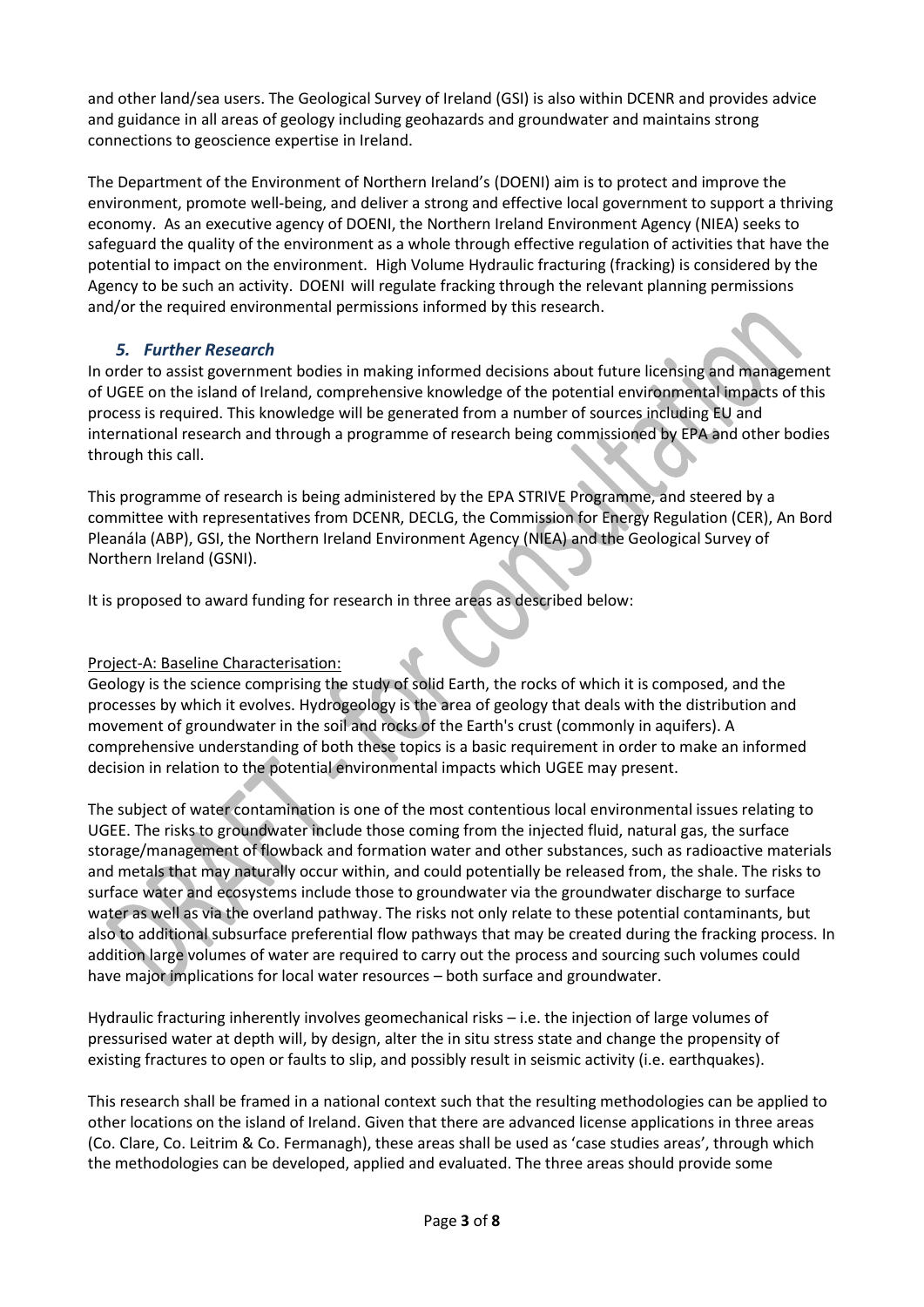geological variation to test the robustness of the methodologies, as well providing region-specific information that will inform future decisions within these specific areas.

#### *Project A-1 (groundwater, surface water and associated ecosystems):*

For potential impacts on groundwater, surface water and associated ecosystems, particular research issues for consideration in this area would, inter alia, include:

- The importance of geology and hydrogeology in environmental protection and considerations of human health (e.g. drinking water).
- Assessment of existing baseline monitoring in order to inform best practice in an Irish context.
- Increasing geological and hydrogeological knowledge and developing a conceptual understanding, in the context of the three case study areas.
- Geological assessment of the existing fracture networks and networks that are likely to be produced by fracking operations and the implications for water flow and pollutant transport.
- The vulnerability of groundwater resources from both surface *and* subsurface UGEE activity related (including fracking) potential hazards and pathways.
- An assessment of the direct (e.g. abstraction) and indirect impacts (e.g. drinking water, other receptors) of using of local water sources for UGEE and specifically, fracking.
- The scope for, and implications of, recycling the flowback and produced water for reuse in further fracturing operations.

Based on the above, specific tasks relating to groundwater, surface water and associated ecosystems are required as follows:

- 1. Assessment of existing baseline monitoring (best) practices including the location and installation of monitoring points with specific regard to geological/hydrogeological conditions to inform best practice for an Irish geological context. This assessment should also outline/make reference to the legislative requirements to develop an environmental monitoring programme.
- 2. Development of sub-regional geological/hydrogeological characterisation and conceptual model based on all of the available existing data for the case study areas. General principles of data requirements, acquisition and assessment should enable application in a national context.
- 3. Preparation of a technical specification for a sub-regional baseline monitoring study that will be informed by the geological and hydrogeological characteristics of the case study sites i.e. taking specific regard of the conceptual understanding of local/regional groundwater flow regimes in these areas. This should take into consideration existing monitoring infrastructure and identify if, and where, additional monitoring points are required. Any additional monitoring locations will be installed to a high standard in line with best practice and with full (Steering Committee approved) hydrogeological supervision.
- 4. Baseline groundwater monitoring shall be undertaken for a minimum period of 12 months using appropriate existing monitoring points from the outset of the project and/or additional monitoring borehole(s) upon installation.
- 5. Assessment as to which elements of baseline monitoring should be undertaken by the state versus by the industry - making reference to best practice for other similar industrial activities in Ireland and other EU countries.
- 6. Assessment of the vulnerability of groundwater resources from both surface *and* subsurface UGEE activity related (including fracking) potential hazards and pathways.
- 7. An assessment of the direct (e.g. abstraction) and indirect impacts (e.g. drinking water, other receptors) of using of local water sources for UGEE and specifically, fracking.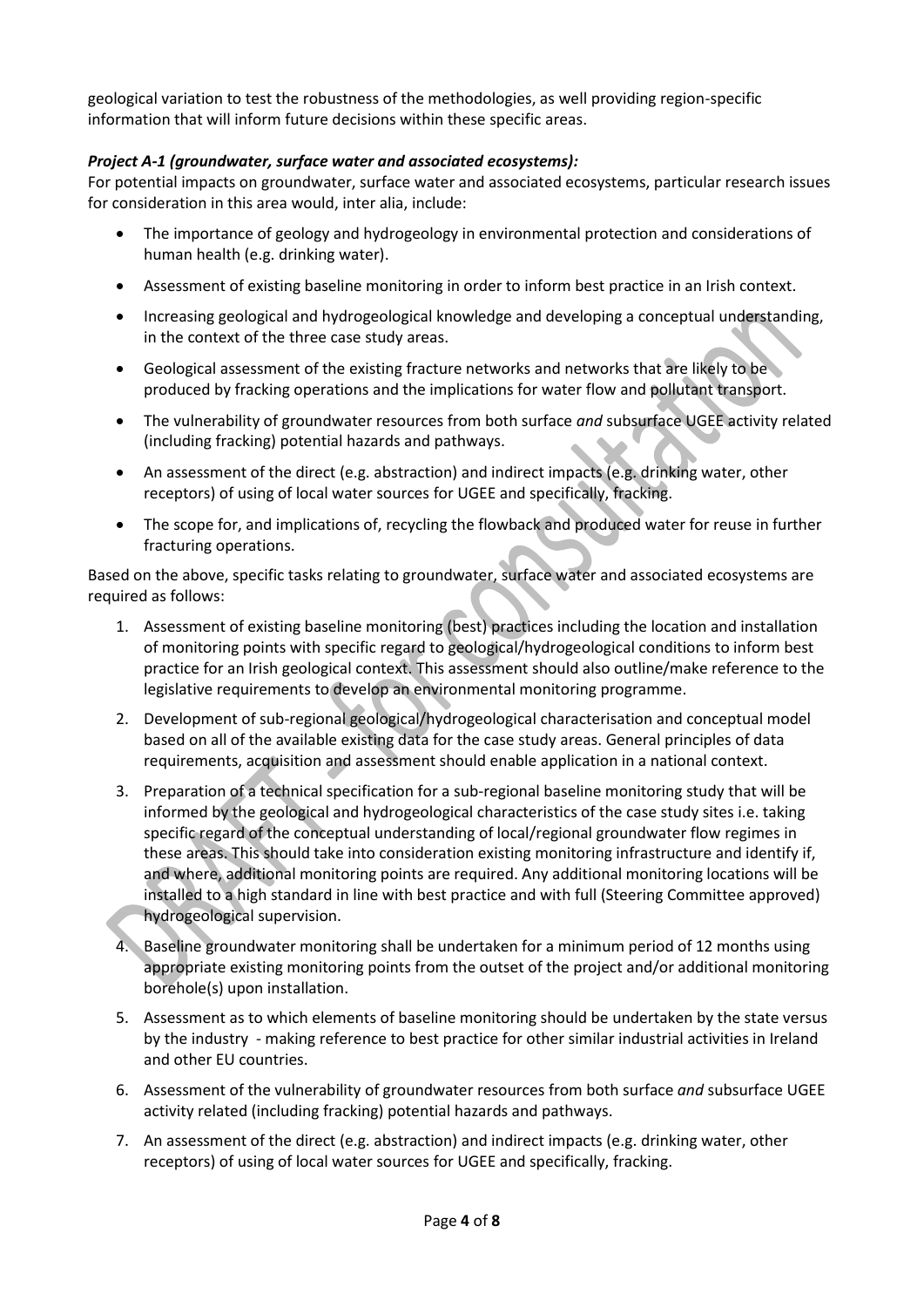8. The scope for, and implications of, recycling the flowback water for reuse in further fracturing operations on the case study areas, the results of which will inform potential impacts to other locations.

It is envisaged that throughout the project there will be a refinement of the conceptual model and technical specifications for monitoring as additional data are gathered (in discussion with the steering committee).

### *Outputs (subject to gaining appropriate land access for monitoring installation):*

- Within **two months** report on existing baseline monitoring (best) practices, sub-regional geological/hydrogeological characterisation and conceptual model, existing regional monitoring, technical specification for a baseline monitoring study.
- Within **three months** -monitoring programme begun at appropriate existing monitoring points.

Within **six months** - installation of additional monitoring points and commencement of monitoring (for 12 months).

- Within **12 months** interim reports on conceptual model and monitoring.
- Within **20 months** final reports on all elements.

#### *Project A-2 (Seismic Impacts)*

For potential seismic impacts, particular research issues for consideration in this area would, inter alia, include:

- A review of historical and modern records of natural seismicity in Ireland. An assessment of the nature and magnitude of induced seismicity associated with hydraulic fracturing operations, with reference to North America and UK.
- Review of seismic risk control regimes and make recommendations for systems applicable to Ireland, with particular reference to case study areas.
- Assessment of the capability of existing seismic monitoring network(s) to allow detection and xyz location of seismic events down to target magnitude threshold. If necessary, design and install additional monitoring stations to achieve aforementioned detection capabilities in at least one of the target areas, in order to inform best practice in an Irish context.
- Assessment of microseismic monitoring methodologies to enable real-time monitoring of fracture growth during, and immediately after, fracking operations in order to minimise risks from induced seismicity associated with hydraulic fracturing.

This assessment should review how the existing seismic network(s) can be integrated, what resources are required to analyse these existing data, and what regions/sub-regional monitoring locations would be required for the specific case study areas.

Based on the above, specific tasks relating to potential seismic impacts are required as follows:

- 1. Assessment of existing baseline monitoring to inform best practice for an Irish geological context. This assessment should also outline/make reference to the legislative requirements to develop an environmental monitoring programme.
- 2. Assessment of all existing Irish seismic data (North and South). This assessment should include an analysis of magnitude with regard to actual damage as well as perceived negative impacts.
- 3. As assessment of the likely seismic effects that may be induced with this activity. The actual and perceived impacts should make reference to/inform those in in the previous point.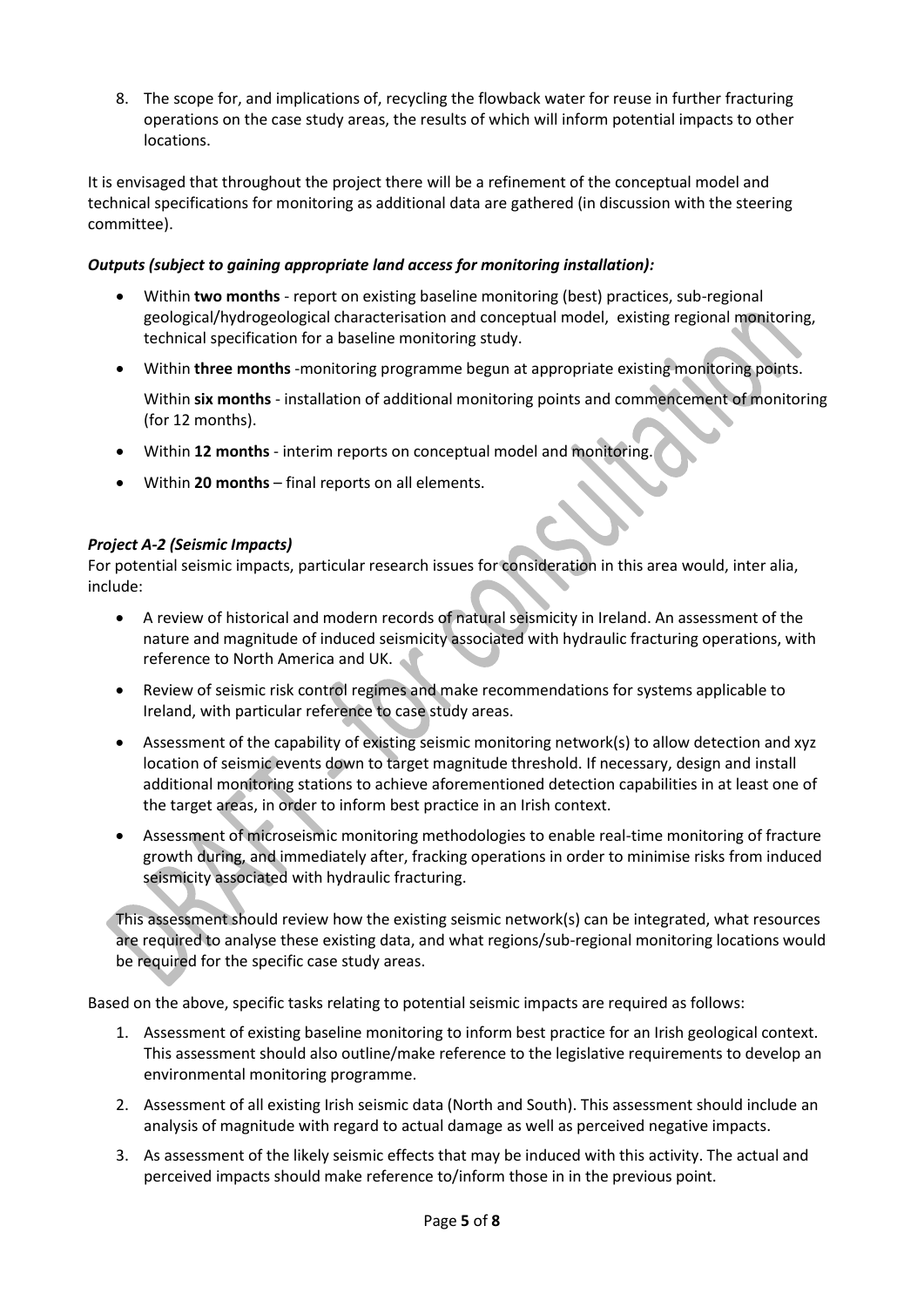- 4. Preparation of a technical specification for a sub-regional baseline monitoring study that will be informed by the geological/seismological characteristics of the case study sites taking into consideration existing monitoring infrastructure and identify if, and where, additional monitoring stations are required relating back to the area-specific geological/seismological conceptual understanding.
- 5. Identify if additional monitoring stations are required and install the additional monitoring stations according to best practice guidelines with full (Steering Committee approved) supervision.
- 6. Seismic monitoring shall be undertaken for a minimum period of 12 months, with provision for the ongoing operation and maintenance of the network. Where appropriate, this shall use the existing network from the outset of the project and, if required, monitor the correctly installed additional monitoring stations upon installation. Monitoring of the existing network and any newly installed station(s) will require discussion with, and approval from, the Steering Committee.
- 7. Following the assessment of the initial monitoring results, the network and procedures should be reviewed in discussion with the Steering Committee.
- 8. Assessment should be undertaken of what baseline monitoring should be undertaken by the state versus by the applicant. This assessment should make reference to best practice for other similar industrial activities in Ireland and other EU countries.
- 9. Examination of global experience of seismic events stimulated by or otherwise related to fracking and other UGEE activities with recommendations for likely impacts and appropriate mitigation measures within the geological context of Ireland.

## *Timelines for Seismic Outputs (subject to gaining appropriate land access for monitoring installation)*

- Within **three months** report on existing baseline monitoring practices, available seismological data, potential seismic effects from hydraulic fracturing, sub-regional geological/seismological characterisation and conceptual model, existing regional assessment of existing monitoring network(s), identify need for and specification of additional stations , installation and operation of additional monitoring stations (ongoing),
- Within **six months** interim reports on conceptual model, and analysis of monitoring data.
- Within **20 months** final reports on all elements, including monitoring results of natural seismicity from national and locally enhanced networks.

# Project-B: Fracking Operations, Impacts & Mitigation Measures

*This project should comprise a detailed examination of the potential environmental impacts and successful mitigation measures, associated with fracking that have come to the fore worldwide using published reports and other sources. Where appropriate, findings should be accompanied by reference to experiences in other countries. Specific issues to be addressed in the project are given below:*

- 1. Water Impacts and Mitigation Measures: This work package should examine potential environmental impacts of UGEE on groundwater and other water bodies, including methane and chemical and other contaminant migration, both from surface as well as subsurface potential sources. Findings should be informed by an objective assessment of the risks and hazards posed by UGEE, supported by a literature review and experience from other jurisdictions. Mitigation measures to address water impacts (including effluent management/treatment) should be critically reviewed and presented.
- 2. Other Potential Impacts and Mitigation Measures: This work package should employ similar approaches to Task-B1 to examine impacts from UGEE operations on other areas, which shall include, but not be limited to human beings, flora & fauna, air,  $-$  both local and global (i.e. CO<sub>2</sub>) impacts, climatic factors, landscape, material assets and cultural heritage. Mitigation measures to address these potential impacts should be critically reviewed and presented.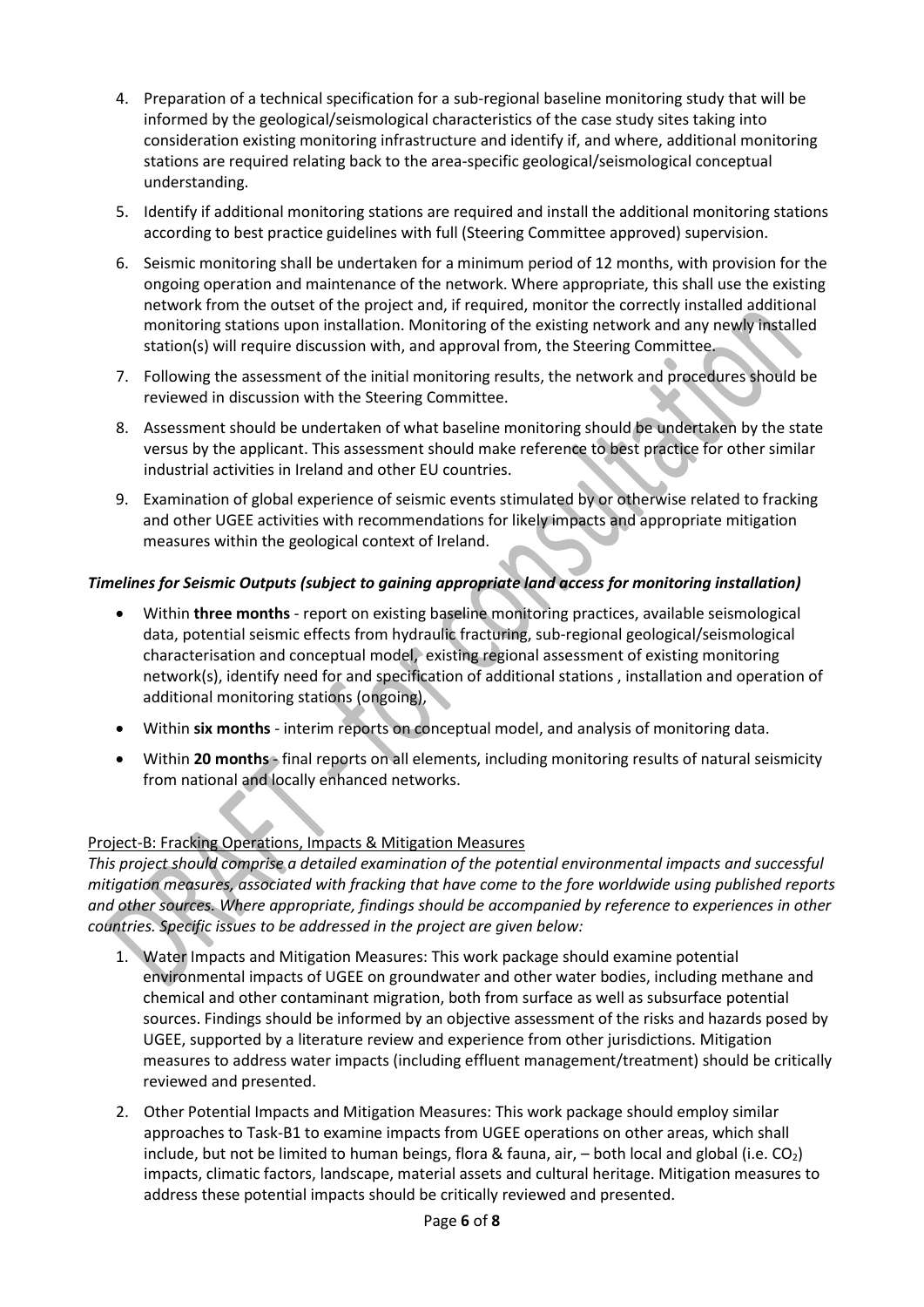- 3. Life-Cycle Assessment: A comprehensive assessment of the cumulative environmental impact of unconventional exploration gas should be conducted and compared with similar published assessment of other energy sources.
- 4. Chemicals: Typically, chemicals such as biocides and dyes, among others, are used in UGEE however there are also indications that the successful use of chemical-free UGEE is also a possibility in some circumstances. This work package should examine UGEE techniques, including the purposes of individual additives, to ascertain current and emerging practices in the context of avoidance of the use of additives that have the potential to harm the environment.
- 5. Research into identifying best practice for monitoring both physical and environmental during the exploratory and extraction and close down phases. Identification of best practice in self-regulation during all phases of UGEE.
- 6. Examination of validity and range of existing and potential monitoring and mitigation techniques, to include but not be limited to geophysical techniques (down-hole and surface) for use in monitoring, control, horizon selection, and injection management.
- 7. Any other issues that become apparent in the course of the project and will contribute to the required knowledge base of this topic should be considered<sup>2</sup>.

#### *Outputs:*

Within **nine months** of starting work, this sub-project shall produce a **detailed final report** on the issues listed above. A short **summary-type report** is also required which should be written in a style accessible to non-technical readers. The findings should also be disseminated to key stakeholders via a **seminar** or equivalent means.

#### Project-C: Regulatory Framework for Environmental Protection

Best environmental practice for UGEE would entail using the most effective techniques in achieving a high general level of protection of the environment and human health as a whole, by demonstrating strict adherence with all relevant environmental legislation. The European Commission has concluded that Directive 2006/21/EC on the management of waste from the extractive industries applies to shale gas projects using UGEE. As such, Article 4 of Directive 2006/21/EC places an obligation on Member States to ensure that competent authorities follow or are informed of developments in best available techniques. The European Commission may produce guidance for shale gas projects in the future and projects must take cognisance / build-on this work.

This project comprises of a number of issues/tasks listed below that should be undertaken and which will identify all regulatory requirements and best operational practices associated with the establishment and operation of a "UGEE development" in an Irish context.

- Detailed information on the regulatory approaches of other countries that have extensive experience with this activity. This should include where possible a review of case studies where UGEE covered two jurisdictions (transboundary activities). Examination of the potential role of Health Impact Assessment in regulation of UGEE should be considered. A minimum of five countries should be examined including at least one country where a moratorium on unconventional gas exploration has been introduced.
- 2. Best practice for UGEE operations: This work package should examine the best practice in relation to UGEE operations including but not limited to: water resources management, risk management/minimisation and treatment, avoidance or mitigation of detrimental seismic events, use of chemicals, well-head construction, residuals management and air emissions management.

 2 Additional work to be agreed in advance with project steering group